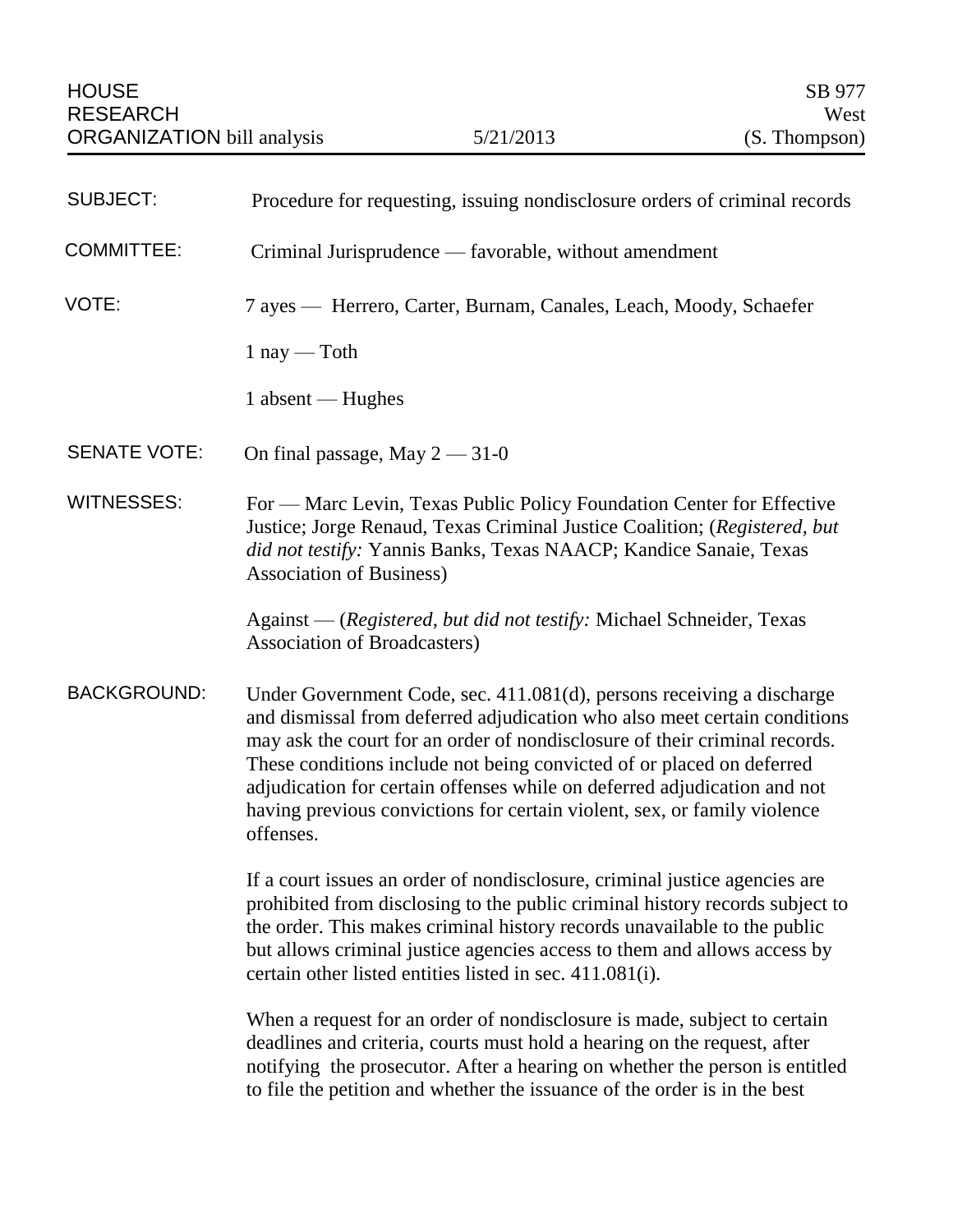## SB 977 House Research Organization page 2

|                           | interest of justice, courts must issue the nondisclosure order.                                                                                                                                                                                                                                                                                                                                                                                                                                 |
|---------------------------|-------------------------------------------------------------------------------------------------------------------------------------------------------------------------------------------------------------------------------------------------------------------------------------------------------------------------------------------------------------------------------------------------------------------------------------------------------------------------------------------------|
| DIGEST:                   | SB 977 would allow petitions for nondisclosure of criminal records to be<br>filed with a court in person, electronically, or by mail. The Office of Court<br>Administration (OCA) would be required to develop a form for filing an<br>electronic or mail request. The form would have to allow the petition to be<br>accompanied by the required fee and supporting material that OCA<br>determined was necessary.                                                                             |
|                           | The electronic and printable application would have to be available on<br>OCA's website. County and district clerks offices that maintain websites<br>would have to include on their website a link to the forms.                                                                                                                                                                                                                                                                               |
|                           | Upon receipt of a petition of nondisclosure, courts would have to give<br>notice to the prosecutor and an opportunity for a hearing on whether the<br>person was entitled to file the request and whether the issuance of the<br>order would be in the best interest of justice.                                                                                                                                                                                                                |
|                           | Courts would not have to hold hearings if the prosecutor did not request<br>one within 45 days after receiving notice and the court determined that the<br>defendant was entitled to nondisclosure and that the change was in the best<br>interest of justice.                                                                                                                                                                                                                                  |
|                           | The bill would take effect September 1, 2013, and would apply to petitions<br>made on or after that date, regardless of when the person was placed on<br>deferred adjudication.                                                                                                                                                                                                                                                                                                                 |
| <b>SUPPORTERS</b><br>SAY: | SB 977 is needed to increase access to orders of nondisclosure by those<br>who currently are authorized to ask for them. SB 977 would not change<br>who is eligible for an order of nondisclosure, only the process involved in<br>requesting and granting.                                                                                                                                                                                                                                     |
|                           | Current law does not explicitly authorize electronic submission of these<br>requests. Allowing electronic submission along with traditional methods<br>of filing in person and the mail would improve efficiency and make this<br>tool more easily accessible. This should allow more people who meet the<br>criteria to reap the benefits of nondisclosure. When criminal records are<br>publically available persons can have difficulties with access to housing,<br>jobs, school, and more. |

The bill would eliminate the need to hold a hearing in all these cases so